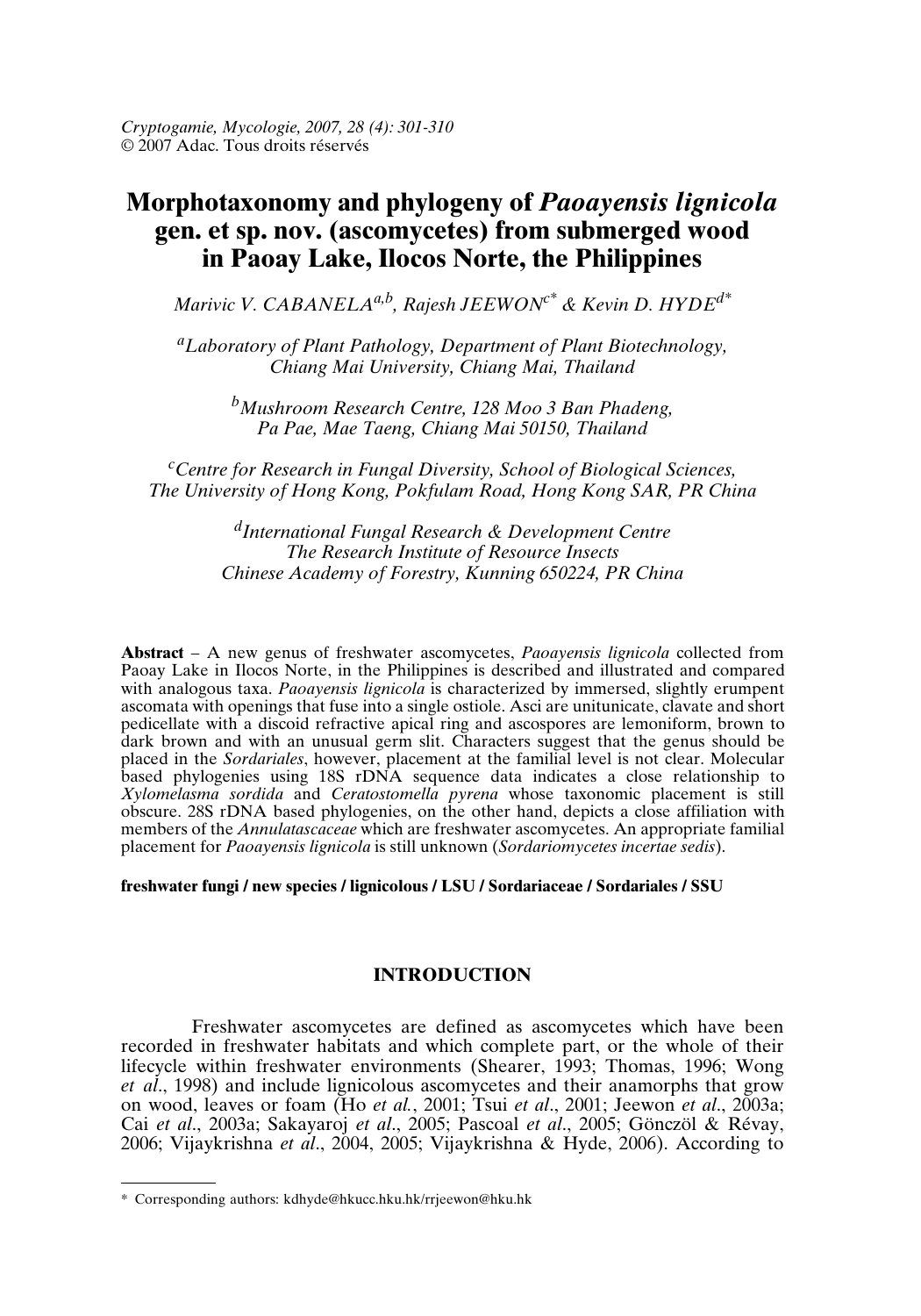this definition, in addition to species that function in water, transient fungi present in water and terrestrial fungi that release spores and are dispersed in water are all regarded as freshwater ascomycetes (Luo *et al*., 2004). Freshwater ascomycetes inhabit submerged woody material in lentic (lakes, ponds, swamps, pools) and lotic (rivers, streams, creeks, brooks) habitats (Vijaykrishna *et al*., 2006), playing an important role in recycling organic matter in the ecosystem. Shearer (1993) listed 288 fungi that had been recorded from freshwater habitats; this number has grown to 511 (Shearer, 2001; Cai *et al*., 2003a). The number increased dramatically during the last ten years because numerous new taxa have been recorded from submerged wood in the tropical streams (e.g. Cai *et al*., 2005a; Raja & Shearer, 2006; Vijaykrishna *et al*., 2006) and to a lesser extent temperate streams (Hyde &  $Goh(1999)$ .

In this paper we describe an interesting ascomycete isolated from submerged wood collected in Paoay Lake, Ilocos Norte Province, in the Philippines. Superficially it resembles some genera of *Xylariaceae* with brown to dark brown ascospores and a germ slit. Microscopic examination found that in *Paoayensis lignicola* is very different from all genera of *Xylariaceae* and probably belongs in the *Sordariales*. The taxon is different among other genera of *Sordariales* because of its unique combination of morphological characteristics and is therefore introduced as a new genus and species here.

## **MATERIALS AND METHODS**

#### **Microscopic examination**

Submerged wood and bamboo samples were collected from Paoay Lake, Paoay, Ilocos Norte Province, in the Philippines on 6 January 2006 and 3 February 2007. Paoay Lake covers less than 5 sq. km and is 10 m deep in the centre. It is 3 km from the sea, yet the surface is below sea level, and a subterranean source keeps the water fresh (Exconde, 2006). Samples collected were placed in sterile plastic bags and returned to the laboratory in The University of Hong Kong. Samples were incubated in plastic boxes lined with moistened paper towels at room temperature  $(\sim 25^{\circ}\text{C})$  under normal light conditions and examined after 1-2 weeks for the presence of fungi, and then periodically over 6 months (Shenoy *et al*., 2005, 2006). The moistened paper towels wee placed beneath the samples to maintain humidity in the box. Material supporting *Paoayensis lignicola* were air-dried and preserved as herbarium specimens.

## **Molecular methods**

DNA extraction was carried out using CTAB lysis buffer and phenol chloroform as outlined by Promputtha *et al*. (2005) and Kodsueb *et al*. (2006). Partial sequences from three different regions of the rDNA molecule (characterized by different rates of evolution) were amplified (further details in Cai *et al.*, 2006). Primers pairs NS1 (5'-GTA GTC ATA TGC TTG TCT C-3') and NS4 (5'-CTT CCG TCA ATT CCT TTA AG-3' were used to amplify a region spanning approximately 1200 nucleotides from the small subunit (18S) of the rDNA. LROR (5'- ACCCGCTGAACTTAAGC-3') and LR5 (5'-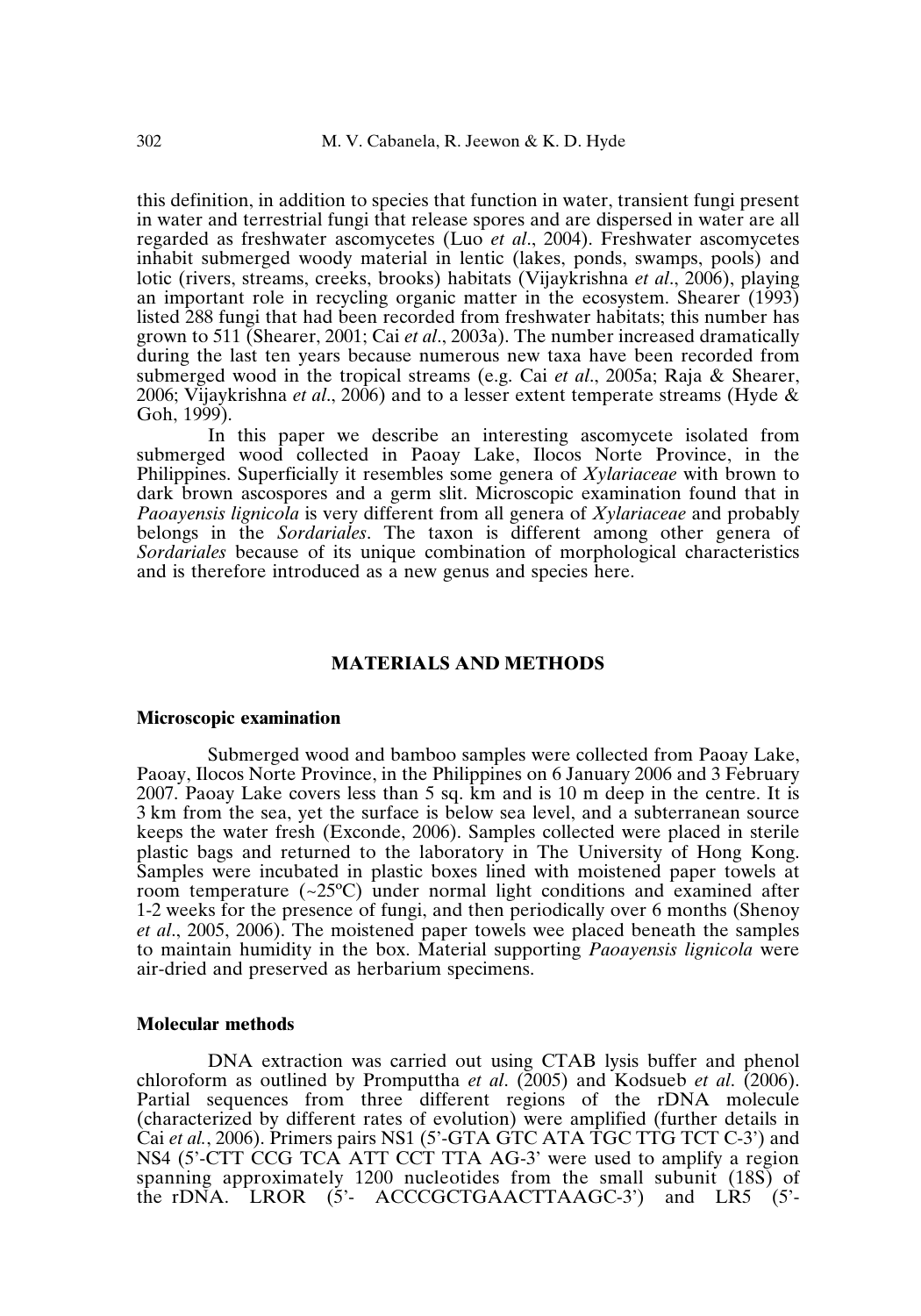TCCTGAGGGAAACTTCG-3') primer pairs were used to amplify a segment of the large 28S subunit (about 950 nucleotides) as outlined by Li *et al.* (2005). The amplification conditions were performed in  $a$  50  $\mu$ l reaction volume as outlined by Cai *et al*. (2005b) and Duong *et al*. (2006). DNA sequencing were performed using primers as mentioned above in an Applied Biosystem 3730 DNA Analyzer at the Genome Research Centre (University of Hong Kong).

## **Analytical methods**

Partial sequences generated from the different primers were assembled using Bioedit (Hall, 1999). Once consensus DNA sequences were obtained from the different rDNA regions under investigation, a blast search was performed in GenBank to find the possible sister groups of the new taxa. DNA sequences were also submitted in GenBank. Based on the blast search results, putative taxa were selected as sister groups for further analyses. Further details on analyses are outlined in Jeewon *et al*. (2002, 2004). In addition, fungal members from *Halosphaeriales*, *Ophiostomatales*, *Sordariales* and *Xylariales* (*Amphisphaeriaceae*) were also included in the 18S and 28S datasets, while species from *Dothidea* and *Phaeosphaeria* were used as outgroups.

Phylogenetic analyses were conducted in PAUP\* 4.0b10 (Swofford, 2004). Prior to phylogenetic analysis, ambiguous sequences at the start and the end were deleted and gaps manually adjusted to maximize alignment. Analyses were done under different optimality criteria (Jeewon *et al*., 2003b,c). Gaps were treated as missing in all analyses but the characters were also reweighted at different transitions transversion ratios to examine the effect weighting. Maximum Parsimony (MP) analyses were conducted using heuristic searches as implemented in PAUP, with the default options. One thousand pseudo-resamplings were performed, each with 10 replicates of random stepwise addition of taxa, to determine bootstrap support levels. Trees were figured in Treeview (Page, 1996).

### **RESULTS**

### *Taxonomy*

# *Paoayensis* Cabanela, Jeewon & K.D. Hyde, **gen nov.** MycoBank 510824

*Ascomata pseudostromata, immersa, globosa vel obpyriformes, ostiolata, papillata, paraphysaticum. Ostiola periphysata coadnata porum communem centralem formantia. Asci 4-spori, unitunicati, clavati, breve pedicellati, apparatus apicali discoideus praediti, nonamyloidae. Ascosporae uniseriatae, lemoniformae, (-0)1(-3) septatae, fissura germinativa breve et recta praeditae*".

Etymology: From "Paoay" referring to the lake where this fungus was collected and "ensis" meaning "pertaining to Paoay Lake.

Ascomata immersed, slightly erumpent through the host surface, although only papilla visible, globose to obpyriform, in small groups with a common ostiole, developing beneath a dark brown to black extensive pseudostroma. Ostiole central, short, brownish-black and periphysate. Peridium comprising several layers of brown cells, darker externally and lighter or hyaline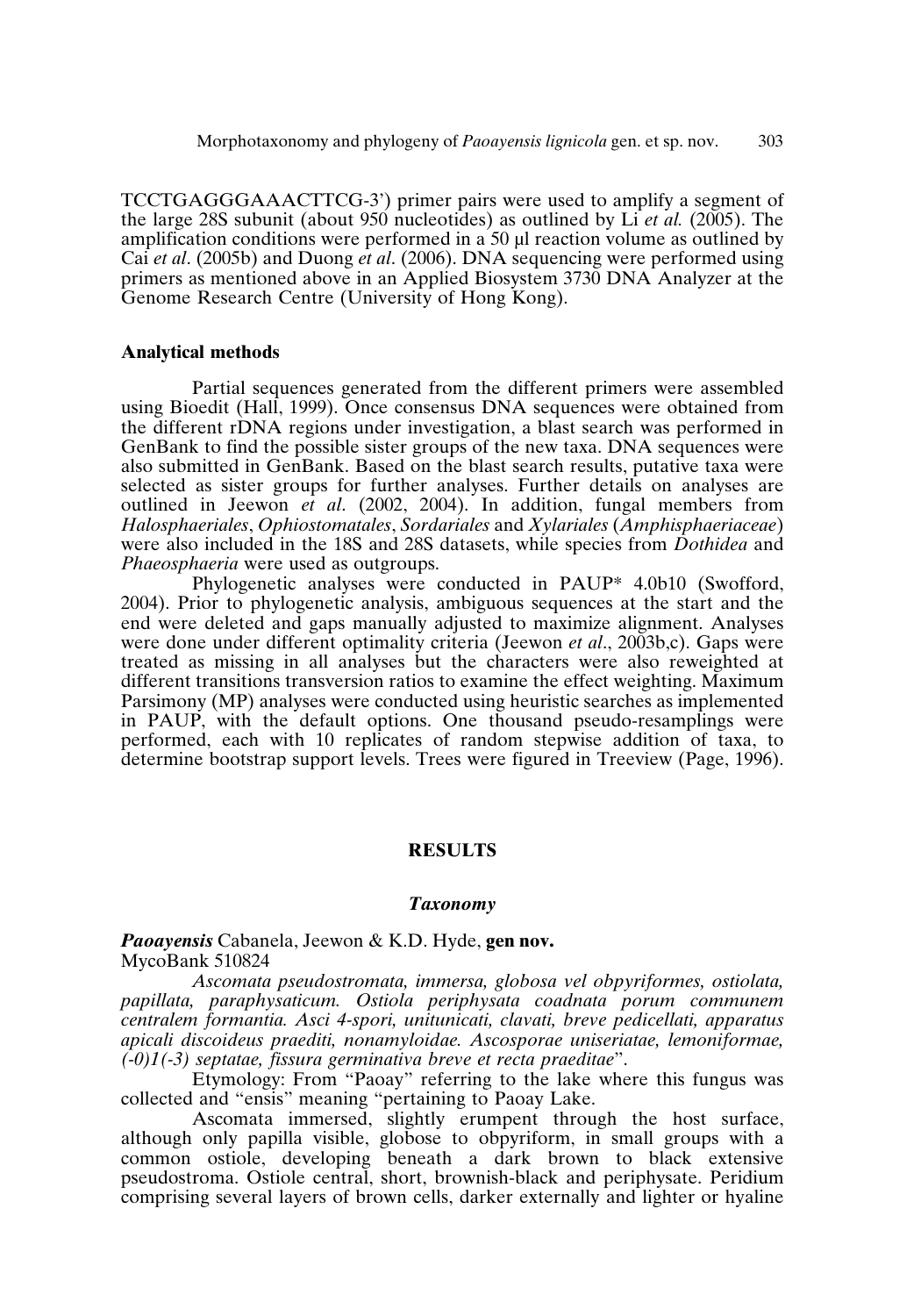and compressed internally. Paraphyses tapering distally, septate, rarely branching and early deliquescing. Asci 4-spored, unitunicate, clavate, short pedicellate, with discoid refractive apical ring, very early deliquescing and rarely seen. Ascospores uniseriate or slightly overlapping, lemoniform, irregularly septate, brown, darkbrown at maturity, germ slit short and arising from the base perpendicular to the ascospores, smooth-walled and lacking a mucilaginuous sheath.

*Type species*: *Paoayensis lignicola* Cabanela, Jeewon & K.D. Hyde

## *Paoayensis lignicola* Cabanela, Jeewon & K.D. Hyde, **sp. nov.**  $MycoBank 510825.$  (Figs 1-10)

*Ascomata 546-626 µm alta, 520-586 µm diametro, immersa, erumpentes, globosa to obpyriformes, ostiolata, papillata, paraphysata, pseudostromaticum. Ostiola periphysata coadnata porum communem centralem formantia. Asci 45-130* × *13-35 µm, 4-spori, unitunicati, clavati, breve pedicellati, apparatu apicali discoideus praediti, nonamyloidae. Ascosporae 53-90* <sup>×</sup> *30-58 µm, lemoniformes, (-0)1(-3)-septatae, brunneae, fissura germinativa breve et recta praeditae.*

Etymology: "*lignicola*" in reference to the occurrence on wood.

Ascomata 546-626 µm high, 520-586 µm diam, immersed, slightly erumpent through the host surface, papilla only visible, globose to obpyriform, in small groups with common ostiole, developing beneath a dark brown to black extensive pseudostroma (Figs 1, 10). Ostiole central, short, brownish-black and periphysate. Peridium comprising several layers of light brown to brown cells which are darker externally and lighter to hyaline and compressed internally (Fig. 2). Paraphyses 3-10 µm in diam., tapering distally, septate, rarely branching and early deliquescing (Fig. 5). Asci  $45-130 \times 13-35$  µm ( $\bar{x} = 90 \times 23$  µm, n = 30), 4 spored, unitunicate, clavate, short pedicellate, with discoid refractive apical ring, very early deliquescing and rarely seen (Fig. 6). Ascospores 53-90  $\times$  30-58 ( $\bar{x}$  = 77  $\times$  42  $\mu$ m, n = 60), uniseriate or slightly overlapping, lemoniform, (-0)1(-3)-septate, first septum formed near the base, second septum central, third septum near the rounded apex, brown, dark-brown at maturity, germ slit 10-12 µm long, not full length, arising from the base, perpendicular to the ascospore, smooth-walled, and lacking a mucilaginous sheath (Figs 7-9).

Distribution: PHILIPPINES.

Anamorph: Unknown.

Habitat: on submerged wood.

*Material examined*: Philippines, Ilocos Norte Province, Paoay, Paoay Lake (latitude 18.12.00; longitude 120.53.00), on submerged wood, 6 January 2006, M.V. Cabanela (HKU(M) 17516; **holotype**); extype living culture HKUCC 10927.

*Isotypes*: Philippines, Ilocos Norte Province, Paoay, Paoay Lake (latitude 18.12.00; longitude 120.53.00), on submerged wood, 31 January 2007, M.V. Cabanela MRC 00801, MRC 00802.

GenBank accession Numbers are EF622536 and EF622535 (28S and 18S rDNA respectively).

## **DISCUSSION**

The aim of this paper is to describe *Paoayensis lignicola* as a new taxon, discuss its affinities with morphologically similar fungi and its phylogenetic relatedness based on rDNA sequence data.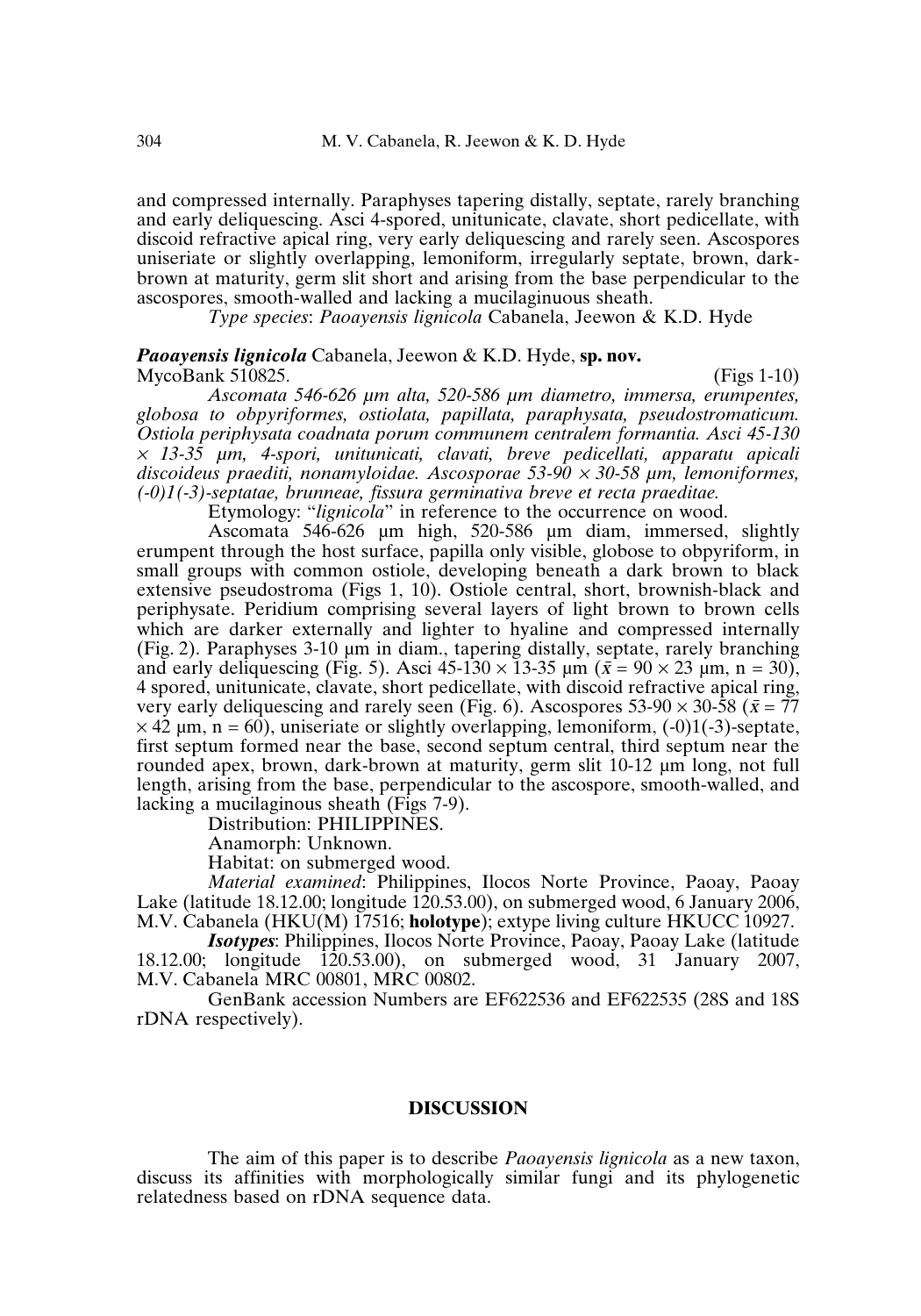

Figs 1-9. *Paoayensis lignicola* (from holotype). **1.** Section of the ascomata. **2.** Peridium. **3-4.** Asci and paraphyses. **5.** Paraphyses. **6.** Asci apical ring. Note arrow showing apical ring. **7-9.** Ascospores. Note arrows pointing to germ slit (7) septa (9). Bars:  $1 = 400 \mu m$ ,  $3.9 = 40 \mu m$ ;  $2 = 200 \ \mu m$ .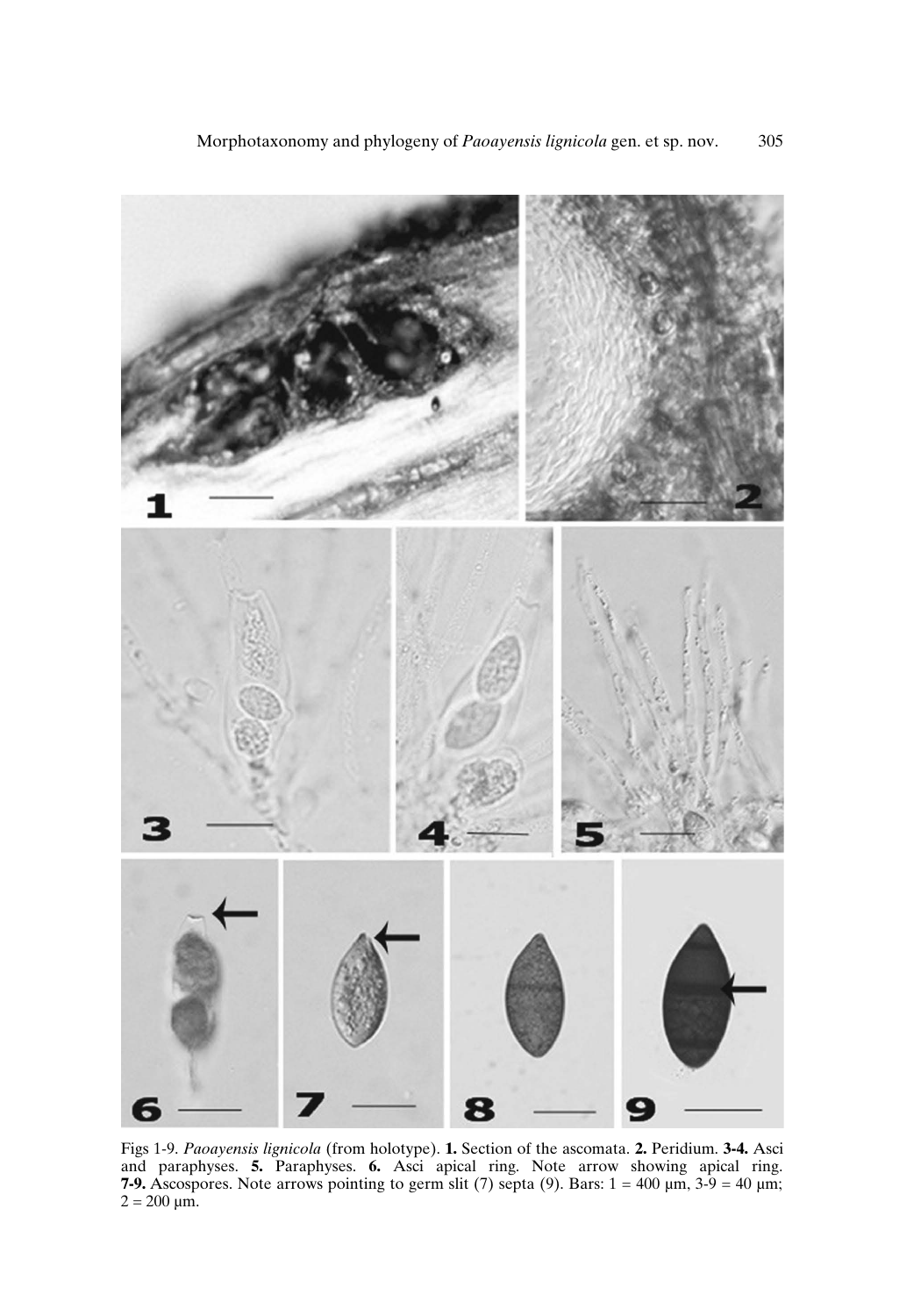

Fig. 10. *Paoayensis lignicola* (drawn from holotype) showing groups of ascomata in a common ostiole.

*Paoayensis lignicola* differs among other genera of ascomycetes because of its unique combination of morphological characteristics. These include: (i) a common neck for a few grouped ascomata; (ii) early deliquescing unitunicate asci but with a refractive apical ring; (iii) relatively massive brown irregularly septate ascospores; and (iv) ascospores with a unique basal germ slit.

Genera of freshwater ascomycetes with species producing brown septate ascospores in unitunicate asci that could vaguely be confused with *Paoayensis* include *Ascomauritiana*, *Ascotaiwania*, *Jobellisia*, *Phaeonectriella*, *Submersisphaeria* and *Savoryella* (Ranghoo & Hyde, 1999; Cai *et al*., 2006). *Ascomauritiana* has similar relatively massive ascospores and early deliquescing asci, but differ as the ascomata are relatively small and individual, asci lack an apical ring and ascospores lack a germ slit and are regularly septate (Ranghoo & Hyde, 1999). *Ascotaiwania*, *Jobellisia*, *Savoryella* and *Submersisphaeria* differ in having ascospores which lack a germ slit, cylindrical asci with a relatively massive refractive apical ring as well as individual, usually superficial ascomata (Cai *et al*., 2006). The asci of *Phaeonectriella* are somewhat similar to those of *Paoayensis lignicola*, but in *Phaeonectriella* the ascospores are regularly septate, relatively small and lack a germ slit, and ascomata are individual and usually superficial (Cai *et al*., 2006).

Because of the presence of a germ slit *Paoayensis lignicola* should also be compared to other genera of *Xylariaceae*. However, *Paoayensis lignicola* asci lack a J+ ring, instead have a refractive J– discoid ring which excludes it from the *Xylariaceae*.

Ribosomal DNA nuclear gene phylogenies clearly indicate that there is a close relationship between *Paoayensis lignicola* and other members of ascomycetes whose taxonomic position within the Sordariomycetes is still obscure. 18S rDNA phylogeny generated from Maximum Parsimony (Fig. 12) show that *Paoayensis lignicola* is closely related to *Xylomelasma sordida* and *Ceratostomella pyrena* but this relationship did not receive any statistical support. In addition these three taxa are nested in between the *Magnaporthaceae* and *Coniochaetaceae*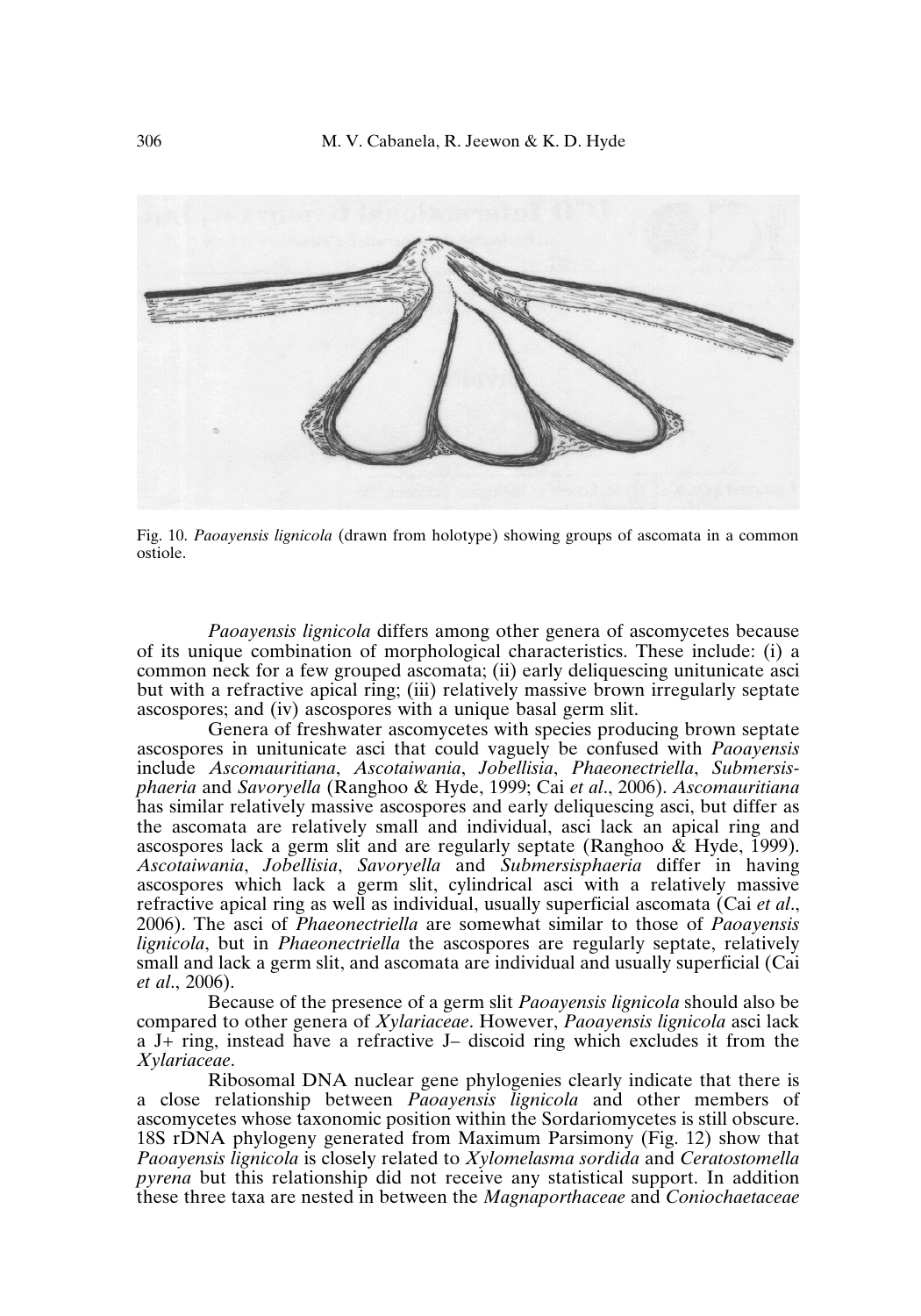

Fig. 11. 28S rDNA maximum parsimony analysis showing phylogenetic relatedness of *Paoayensis lignicola* to the other members of the Sordariomycetes. Outgroup is *Phaeosphaeria avenaria*.

but all these clades are weakly supported or did not receive any support and therefore any conclusive phylogenetic inference is not appropriate with this molecular dataset (Fig. 11). Morphologically, *Paoayensis lignicola, Xylomelasma sordida* and *Ceratostomella pyrena* are different from members of the *Magnaporthaceae* and *Coniochaetaceae*. Relationships based on rDNA sequence data of *Ceratostomella* and phenotypically similar fungi have already been detailed by Réblová (2006) and are not detailed here.

Phylogenies based on 28S rDNA sequence data, however suggest a slightly different evolutionary scenario. *Paoayensis lignicola* forms a sister taxon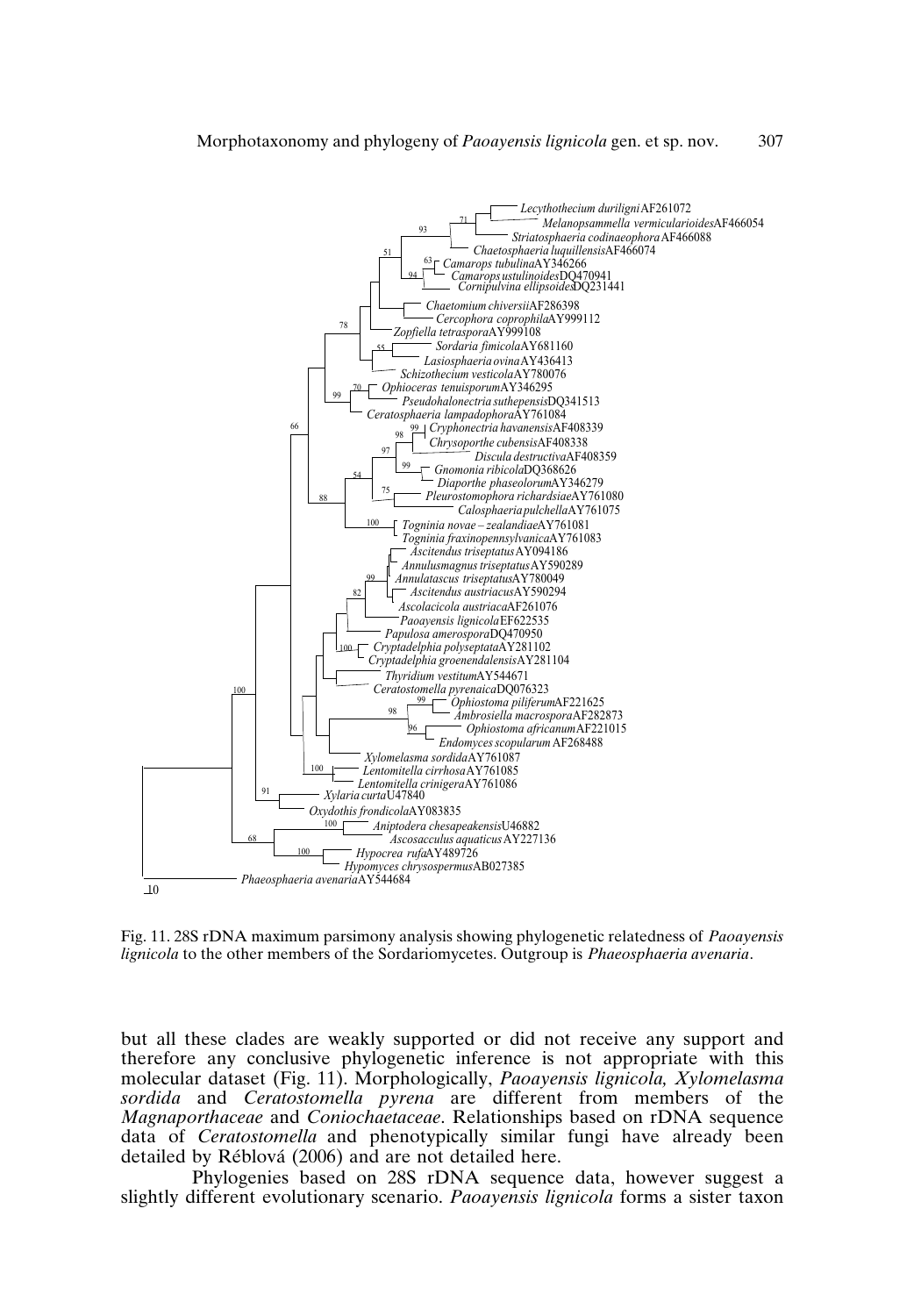

Fig. 12. Maximum parsimony tree based on partial 18S rDNA of *Paoayensis lignicola*. *Dothidea* species are the outgroups.

relationship with other members of freshwater fungi (*Annulatascaceae*) with 82% bootstrap support (Fig. 11). Other related taxa include *Ceratostomella*, *Cryptodelphia*, *Papulosa* and *Thyridium* but the affinities of these taxa to *Paoayensis lignicola* is not statistically supported (similar results were obtained from the 18S rDNA dataset). It might be possible that phylogeny recovered from the 28S rDNA sequence data reflects true relationships and is more appropriate to discuss any evolutionary relationships. The *Annulatascaceae* are mainly freshwater fungi with a wide range of distribution. Vijaykrishna *et al*. (2006) reviewed the evolutionary origin and molecular taxonomy of freshwater fungi and reported that freshwater ascomycetes have evolved separately through different lineages (not a monophyletic group) and that there are no exclusive morphologies to explain why some of these fungi are restricted and adapted to aquatic environments. In this study, *Paoayensis lignicola* has been collected from an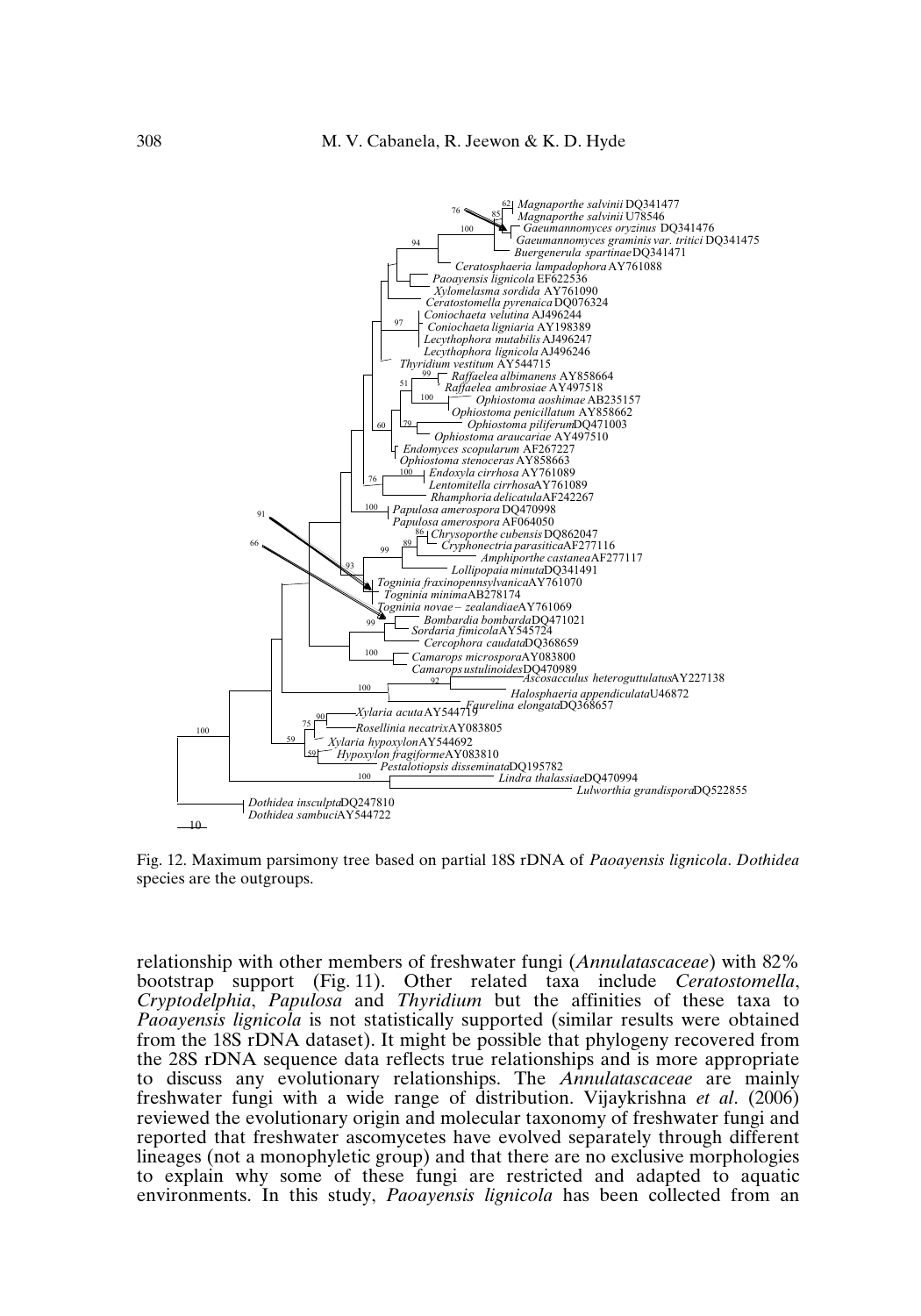aquatic habitat and phylogenetically it appears to be related to other freshwater fungi but at present it is unknown whether it should be strictly considered as an aquatic fungus.

Although morphological examination suggests that *Paoayensis lignicola* is possibly linked to the *Sordariales*, molecular based relationships indicate that there is a close affinity to members of the *Annulatascaceae* (freshwater fungi) and other fungi that have been not been accommodated in any families within the *Sordariomycetes*. Therefore, we would prefer to refer to *Paoayensis lignicola* as *Sordariomycetes incertae sedis*.

**Acknowledgements.** This study was financially supported by the Mushroom Research Foundation, Chiang Mai, Thailand and The University of Hong Kong CRCG grant (200607176095). We would like to thank The Hong Kong University for providing equipment for examination and laboratory facilities for the molecular study. My friends at MRC are thanked for their valuable comments and discussion.

#### **REFERENCES**

- CAI L., ZHANG K.Q., McKENZIE E.H.C. & HYDE K.D., 2003a Freshwater fungi from bamboo and wood submerged in the Liput River in the Philippines. *Fungal Diversity* 13: 1-12.
- CAI L., ZHANG K.Q. & HYDE K.D., 2003b Freshwater Ascomycetes. *Fungal Diversity Research Series* 10: 275-324.
- CAI L., ZHANG K.Q. & HYDE K.D., 2005a *Ascoyunnania aquatica* gen. et sp. nov., a freshwater fungus collected from China and its microcylic conidiation. *Fungal Diversity* 18: 1-8.
- CAI L., JEEWON R. & HYDE K.D., 2005b Phylogenetic evaluation and taxonomic revision of *Schizothecium* based on ribosomal DNA and protein coding genes. *Fungal Diversity* 19: 1-17.
- CAI L., HYDE K.D. & TSUI C.K.M.T., 2006 Genera of Freshwater Fungi. *Fungal Diversity Research Series* 18: 1-261.
- CAI L., JEEWON R. & HYDE K.D., 2006 Phylogenetic investigations of Sordariaceae based on multiple gene sequences and morphology. *Mycological Research* 110: 137-150.
- DUONG L.M., JEEWON R., LUMYONG S. & HYDE K.D., 2006 DGGE coupled with ribosomal DNA phylogenies reveal uncharacterized fungal phylotypes on living leaves of *Magnolia liliifera*. *Fungal Diversity* 23: 121-138.
- EXCONDE  $\dot{J}$ , 2006 Ilocos Norte: Pageantry of the Past. http://www.worldisround.com/articles/ 37430/index.html
- GÖNCZÖL J. & RÉVAY A., 2006 Species diversity of rainborne hyphomycete conidia from living trees. *Fungal Diversity* 22: 37-54.
- HALL T.A., 1999 BioEdit: a user-friendly biological sequence alignment editor and analysis program for Windows 95/98/NT. Nucleic Acids Symposium Series 41: 95-98.
- HO W.H., HYDE K.D., HODGKISS I.J. & YANNA, 2001 Fungal communities on submerged wood from streams in Brunei, Hong Kong and Malaysia. *Mycological Research* 105: 1492-1501.
- HYDE K.D. & GOH T.K., 1999 Fungi on submerged wood from the River Coln, England. *Mycological Research* 103: 1561-1574.
- JEEWON R., LIEW E.C.Y. & HYDE K.D., 2002 Phylogenetic relationships of *Pestalotiopsis* and allied genera inferred from ribosomal DNA sequences and morphological characters. *Molecular Phylogenetics and Evolution* 25: 378-392.
- JEEWON R., CAI L., ZHANG K. & HYDE K.D., 2003a *Dyrithiopsis lakefuxianensis* gen et sp. nov. from Fuxian Lake, Yunnan, China and notes on the taxonomic confusion surrounding *Dyrithium*. *Mycologia* 95: 911-920.
- JEEWON R., LIEW E.C.Y. & HYDE K.D., 2003b Molecular systematics of the Amphisphaeriaceae based on cladistic analyses of partial LSU rDNA sequences. *Mycological Research* 107: 1392-1402.
- JEEWON R., LIEW E.C.Y., SIMPSON J.A., HODGKISS I.J. & HYDE K.D., 2003c Phylogenetic significance of morphological characters in the taxonomy of *Pestalotiopsis* species. *Molecular Phylogenetics and Evolution* 27 (3): 372-383.
- JEEWON R., LIEW E.C.Y. & HYDE K.D., 2004 Phylogenetic evaluation of species nomenclature of *Pestalotiopsis* in relation to host association. *Fungal Diversity* 17: 39-55.